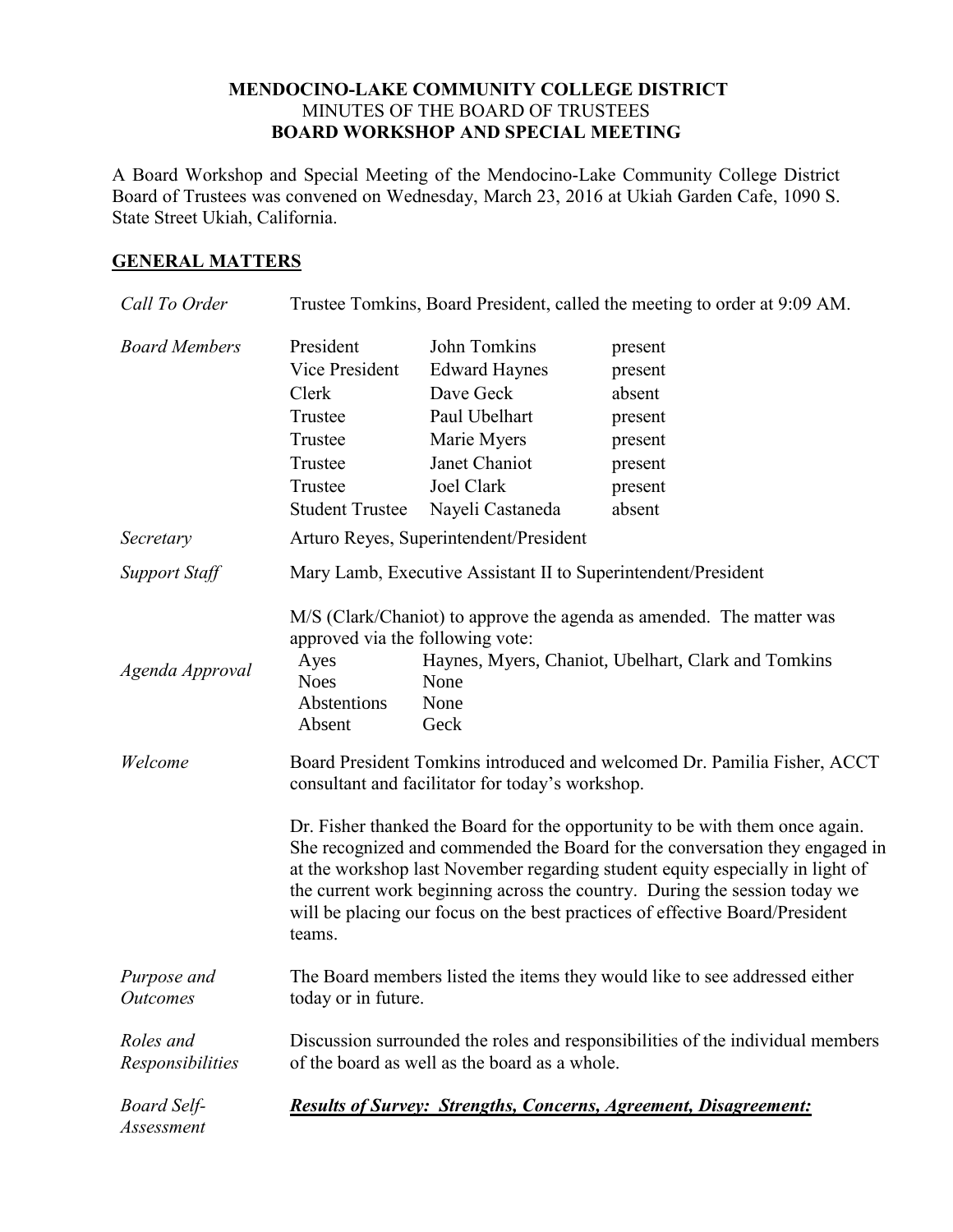The board completed a review of the summary of the self-assessment completed by themselves and also reviewed a summary of the assessment completed by the members of the staff that regularly attend the Board meetings. The Board took considerable time to review and discuss both evaluations and look at ways to improve their meetings and interactions as they move forward.

## *Role of the Chair and Members:*

A Trustee report needs to be about what you have done (meetings you have attended, etc.) on behalf of the college. It was agreed there would be no further inclusion of articles, etc. in those reports. A reference link may be included in a report when a member feels strongly an article may be of interest to other members of the Board.

If a member of the Board feels discussion on a certain subject is warranted, they should recommend the subject be placed on the future agenda items list for consideration by the entire board.

## *Meeting Effectiveness:*

Eileen O'Hare-Anderson from Liebert, Cassidy Whitmore arrived at 10:00am. She thanked the group for inviting her to attend and addressed several questions from the group regarding various legal stipulations covered in Government Code, Education Code, Title 5 and Accreditation. Ms. O'Hare-Anderson left the meeting at 11:00am.

After discussion, the consensus of the Board is minutes will now be streamlined and will only include actions and the associated votes made on any action. There will also now be a line item included for future agenda items. They also determined they would limit trustee reports to a maximum of 2 minutes.

Trustee Chaniot left the meeting at 1:00pm.

- *Board Priorities* Draft District Priorities for 2016-2017 year were discussed and will follow the following process:
	- Make proposed changes and bring forward for comments at the May meeting with the final document presented for approval at the June meeting.
	- Number each priority and give it a two-word title
- *Next Steps* The group thanked Dr. Fisher for the wealth of information shared and stated they received much more from the day than they anticipated!

*Transfer of Territory* Discussion regarding the transfer of territory ensued which included the areas of the agreement which will be covered during the public hearing conducted by the Mendocino County Committee on School District Organization in Fort Bragg on March 24<sup>th</sup>.

*Summary and* M/S (Clark/Ubelhart) RESOLVED, That the Mendocino-Lake Community